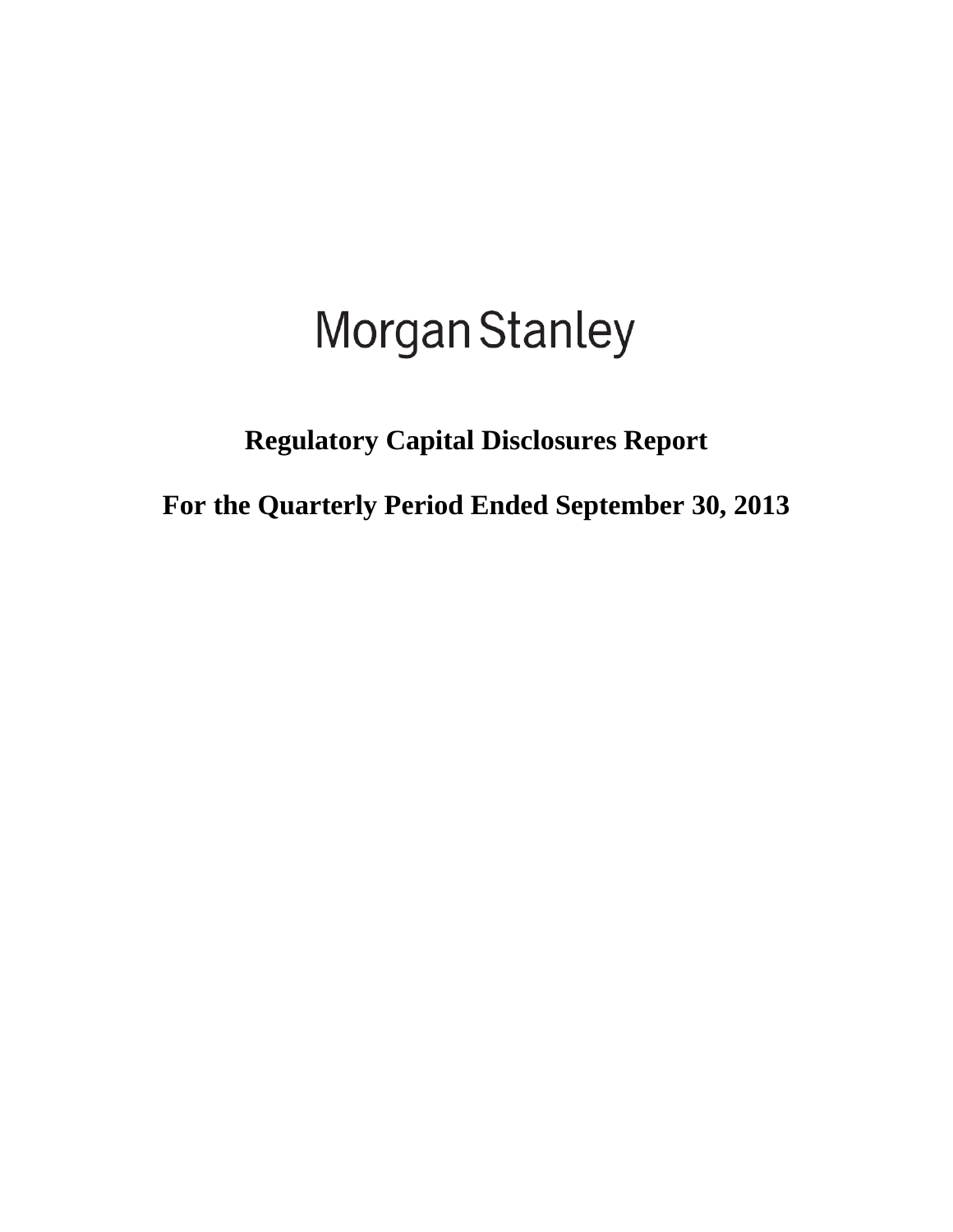## Morgan Stanley

## REGULATORY CAPITAL DISCLOSURES REPORT

For the quarterly period ended September 30, 2013

|                | Table of Contents                                    | Page           |
|----------------|------------------------------------------------------|----------------|
|                | <b>Part I</b> -Overview                              |                |
| -1             |                                                      | 1              |
|                | <b>Part II-Market Risk Capital Disclosures</b>       |                |
| 1              |                                                      | 1              |
| $\overline{2}$ |                                                      |                |
| 2.1            |                                                      | $\overline{c}$ |
| 2.2            |                                                      | $\overline{c}$ |
| 2.3            |                                                      |                |
| 2.4            |                                                      | $\frac{4}{5}$  |
| 2.5            |                                                      | 5              |
| 2.6            |                                                      | 5              |
| 2.7            |                                                      | 6              |
| 3              |                                                      | 6              |
|                | <b>Part III-Other Regulatory Capital Disclosures</b> |                |
| 1              |                                                      | 7              |
|                |                                                      | 9              |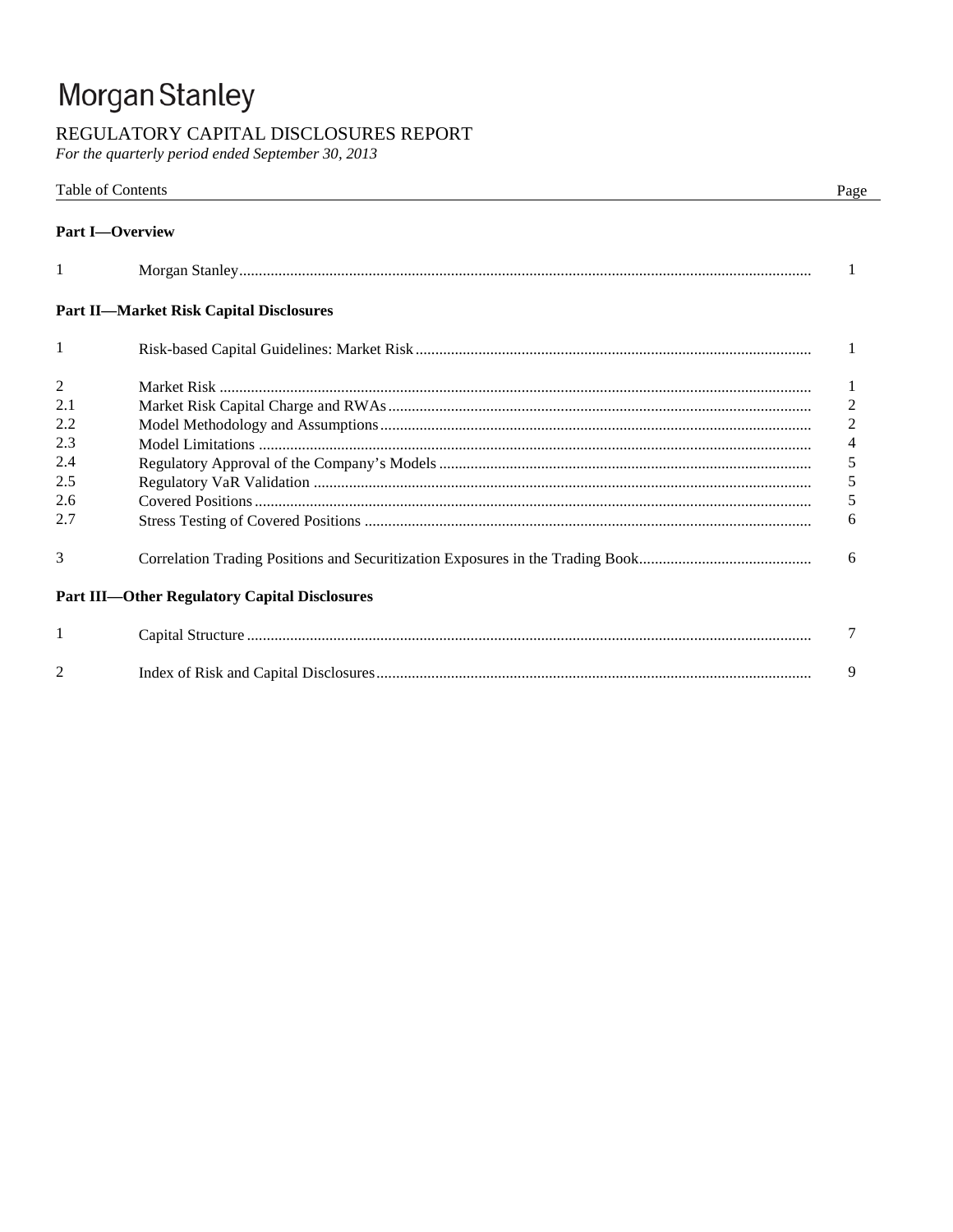#### **Regulatory Capital Disclosures Report For the Quarterly Period Ended September 30, 2013**

#### **Part I—Overview**

#### **1 Morgan Stanley**

Morgan Stanley is a global financial services firm that, through its subsidiaries and affiliates, provides its products and services to a large and diversified group of clients and customers, including corporations, governments, financial institutions and individuals. The Company is a financial holding company regulated by the Board of Governors of the Federal Reserve System (the "Federal Reserve") under the Bank Holding Company Act of 1956, as amended. Unless the context otherwise requires, the terms "Morgan Stanley" or the "Company" mean Morgan Stanley (the "Parent") together with its consolidated subsidiaries.

#### **Part II—Market Risk Capital Disclosures**

#### **1 Risk-based Capital Guidelines: Market Risk**

On January 1, 2013, the U.S. banking regulators' final rules to implement the Basel Committee on Banking Supervision's market risk capital framework amendment, commonly referred to as "Basel 2.5," became effective, which increased the capital requirements for securitizations and correlation trading positions within the Company's trading book, as well as incorporated add-ons for stressed Value-at-Risk ("VaR") and incremental risk requirements ("Basel 2.5 market risk capital framework amendment").

The Company's market risk capital disclosures contained in this report are required by Section 12 of *Risk-based Capital Guidelines: Market Risk*, published in the Federal Register (Vol. 77, No. 169) on August 30, 2012. The Company's market risk disclosures required by the U.S. Securities and Exchange Commission (the "SEC") in the Company's Annual Report on Form 10-K for the year ended December 31, 2012 (the "Form 10-K") and the Company's Quarterly Report on Form 10-Q for the quarter ended September 30, 2013 (the "Form 10-Q") can be found at [http://www.morganstanley.com/about/ir/sec\\_filings.html.](http://www.morganstanley.com/about/ir/sec_filings.html) 

Measures of exposures and other metrics disclosed in the Company's Regulatory Capital Disclosures Reports conform to the definitions set out in the Basel 2.5 market risk capital framework amendment. Some measures of exposures may not be consistent with accounting principles generally accepted in the United States of America ("U.S. GAAP"), and may not be comparable with measures reported in the Form 10-K or the Form 10-Q. The Company's Regulatory Capital Disclosures Reports are not required to be, and have not been, audited by the Company's independent registered public accounting firm.

#### **2 Market Risk**

Market risk refers to the risk that a change in the level of one or more market prices, rates, indices, implied volatilities (the price volatility of the underlying instrument imputed from option prices), correlations or other market factors, such as market liquidity, will result in losses for a position or portfolio. Generally, the Company incurs market risk as a result of trading, investing and client facilitation activities, principally within the Institutional Securities business segment where the substantial majority of the Company's market risk capital is generated. In addition, the Company incurs trading-related market risk within the Wealth Management business segment. The Investment Management business segment incurs principally Non-trading market risk primarily from capital investments in real estate funds and investments in private equity vehicles.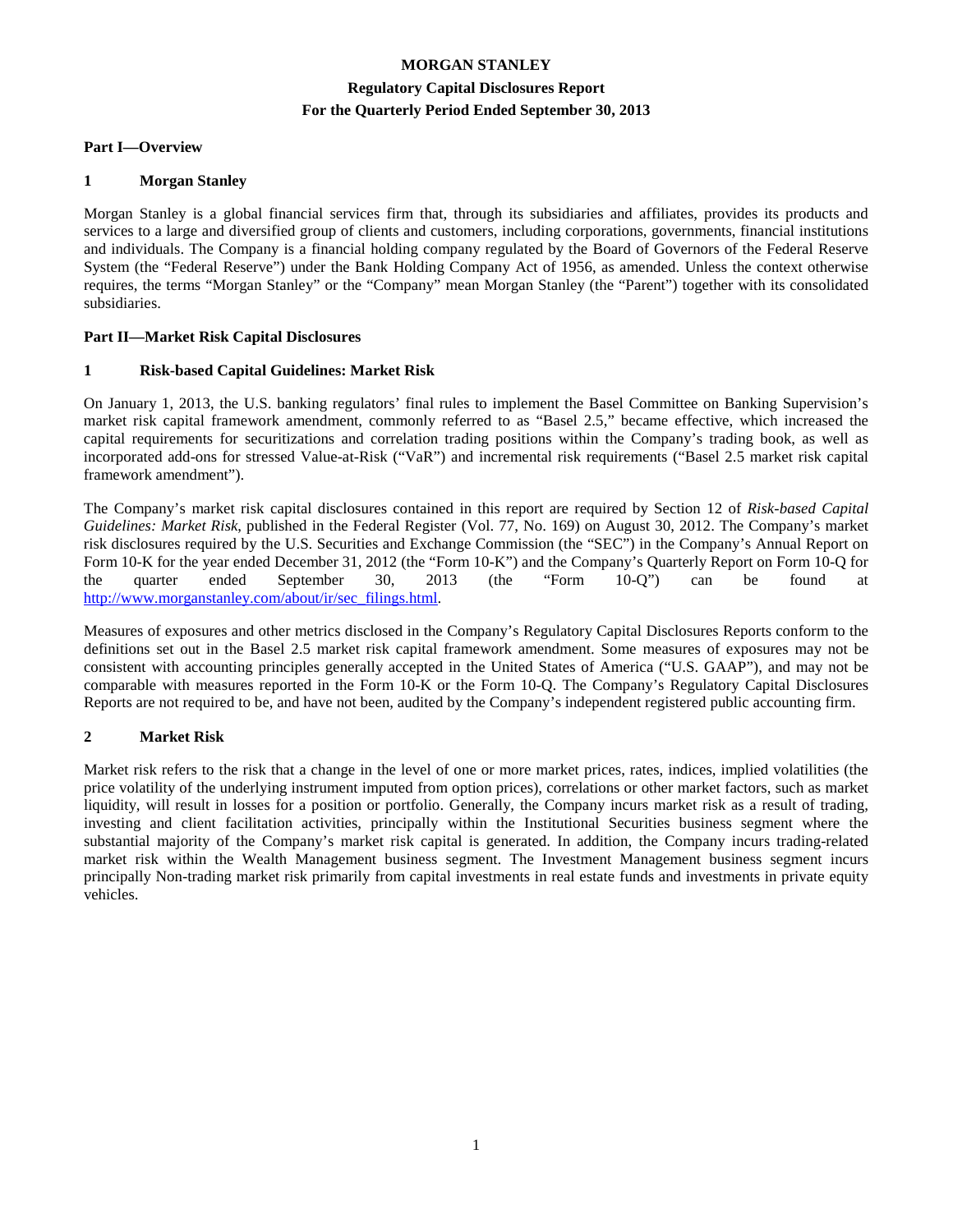#### **Regulatory Capital Disclosures Report For the Quarterly Period Ended September 30, 2013**

#### **2.1 Market Risk Capital Charge and RWAs**

The following table presents the total market risk capital charge and risk-weighted assets ("RWAs") under the Basel 2.5 market risk capital framework amendment categorized by component type.

|                                                          | At                    |             |  |  |
|----------------------------------------------------------|-----------------------|-------------|--|--|
|                                                          | September 30, 2013    |             |  |  |
| <b>Components of Market Risk Capital Charge and RWAs</b> | <b>Capital Charge</b> | <b>RWAs</b> |  |  |
|                                                          | (dollars in millions) |             |  |  |
|                                                          | 804 \$                | 10.055      |  |  |
|                                                          | 2.628                 | 32,844      |  |  |
|                                                          | 1.250                 | 15,621      |  |  |
|                                                          | 319                   | 3.991       |  |  |
|                                                          | 5.001 \$              | 62,511      |  |  |
|                                                          | 2.778                 | 34.733      |  |  |
|                                                          | 969                   | 12.115      |  |  |
|                                                          | 2,102                 | 26,270      |  |  |
|                                                          | 5.849 \$              | 73,118      |  |  |
|                                                          | 10.850 \$             | 135.629     |  |  |

 $\overline{\phantom{a}}$  , where  $\overline{\phantom{a}}$ (1) Per regulatory requirements, the average of the previous 60 business days from the period end date is utilized in the capital equation.

(2) Per regulatory requirements, the average of the previous 12 weeks from the period end date is utilized in the capital equation.

The Company's Total Market Risk RWAs at September 30, 2013 were \$135,629 million compared to \$142,966 million at June 30, 2013. This decrease was primarily driven by reduced risk in credit spread products and a reduction in the Company's correlation portfolio.

#### **2.2 Model Methodology and Assumptions**

#### **Regulatory VaR**

The Company estimates VaR using a model based on volatility-adjusted historical simulation for general market risk factors and Monte Carlo simulation for name-specific risk in corporate shares, bonds, loans and related derivatives. The model constructs a distribution of hypothetical daily changes in the value of trading portfolios based on the following: historical observation of daily changes in key market indices or other market risk factors; and information on the sensitivity of the portfolio values to these market risk factor changes. The Company's VaR model uses four years of historical data with a volatility adjustment to reflect current market conditions.

The Company utilizes the same VaR model for both risk management purposes as well as regulatory capital calculations. The portfolio of positions used for the Company's VaR for risk management purposes ("Management VaR") differs from that used for regulatory capital requirements ("Regulatory VaR"), as it contains certain positions which are excluded from Regulatory VaR. Examples include loans that are fair valued and associated hedges, as well as counterparty credit valuation adjustments. Additionally, the Company's Management VaR excludes certain positions contained in its Regulatory VaR, such as hedges to counterparty exposures related to the Company's own credit spread.

For regulatory capital purposes, Regulatory VaR is computed at a 99% level of confidence over a 10-day time horizon. The Company's Management VaR is computed at a 95% level of confidence over a one-day time horizon, which is a useful indicator of possible trading losses resulting from adverse daily market moves. For more information about the Company's Management VaR model, related statistics and limit monitoring process, see "Quantitative and Qualitative Disclosures about Market Risk—Risk Management—Market Risk" in Part II, Item 7A of the Form 10-K and Part I, Item 3 of the Form 10-Q.

The following table presents the period end, average, high and low Regulatory VaR by risk category for a 10-day holding period for the quarter ended September 30, 2013. Additionally, the average Regulatory VaR for a one-day holding period is shown for comparison. The metrics below are calculated over the calendar quarter and therefore may not coincide with the period applied in the capital calculations.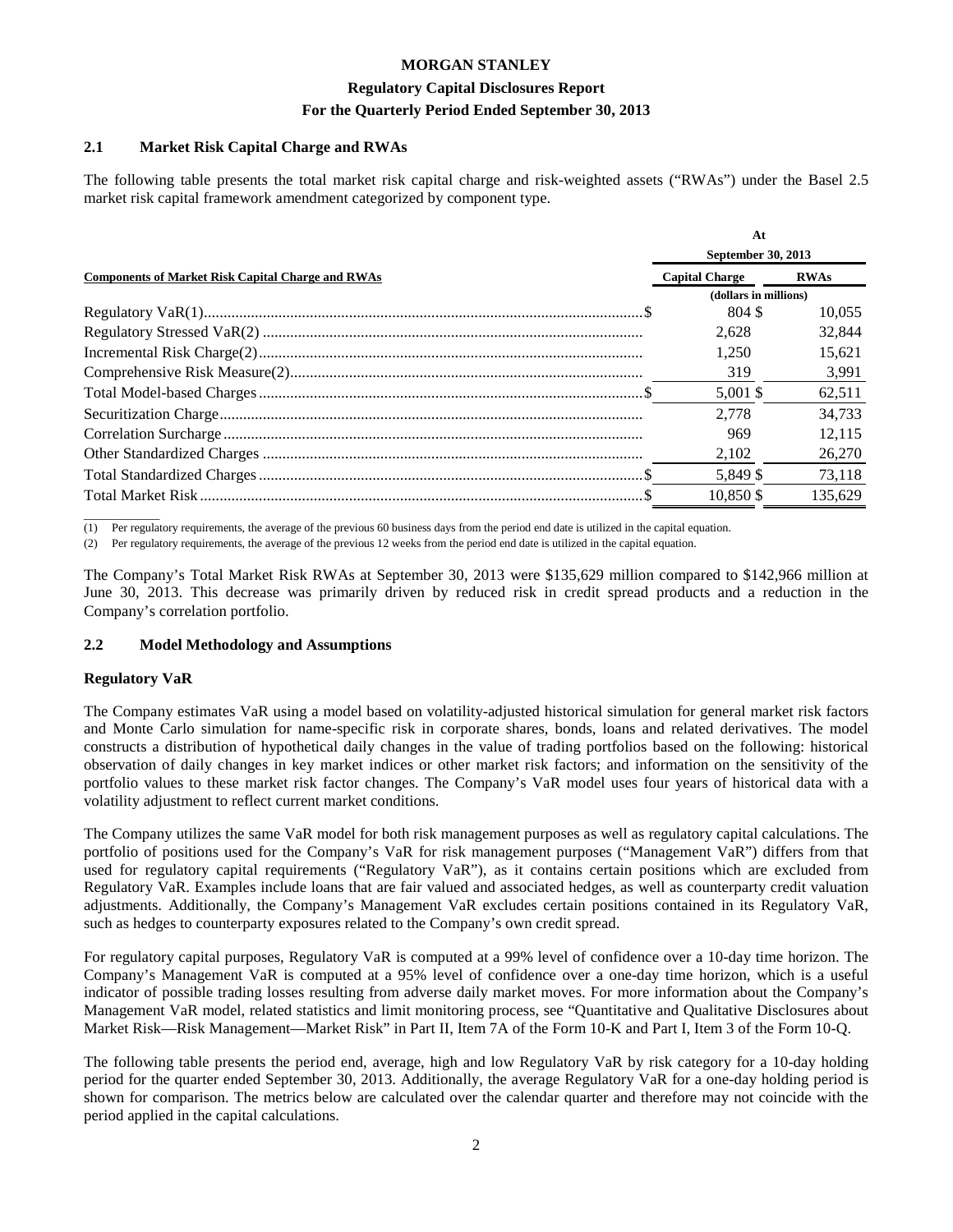#### **Regulatory Capital Disclosures Report For the Quarterly Period Ended September 30, 2013**

| <b>Regulatory VaR</b> |                                         |                              | 99% Regulatory VaR |        |     |  |
|-----------------------|-----------------------------------------|------------------------------|--------------------|--------|-----|--|
|                       | <b>Ouarter Ended September 30, 2013</b> |                              |                    |        |     |  |
|                       | <b>One-Dav</b><br><b>Holding Period</b> | <b>10-Day Holding Period</b> |                    |        |     |  |
|                       | Average(1)                              | <b>Period End</b>            | Average(1)         | High   | Low |  |
|                       | (dollars in millions)                   |                              |                    |        |     |  |
|                       | 41 \$                                   | 104 \$                       | 129 \$             | 191 \$ | 88  |  |
|                       | 56                                      | 160                          | 177                | 227    | 138 |  |
|                       | 25                                      | 96                           | 80                 | 204    | 67  |  |
|                       | 22                                      | 75                           | 69                 | 87     | 54  |  |
|                       | 36                                      | 135                          | 115                | 151    | 90  |  |
|                       | (93)                                    | (291)                        | (294)              | N/A    | N/A |  |
|                       | 87\$                                    | 279 \$                       | 276 \$             | 377 \$ | 225 |  |

 $\overline{\phantom{a}}$  , where  $\overline{\phantom{a}}$ (1) The averages shown are calculated over the entire quarter. Per regulatory requirements, the average of the previous 60 business days from the period end date is utilized in the capital calculation.

(2) Diversification benefit equals the difference between the total Regulatory VaR and the sum of the component VaRs. This benefit arises because the simulated one-day losses for each of the components occur on different days; similar diversification benefits also are taken into account within each component.

(3) N/A–Not Applicable. The high and low VaR values for the total Regulatory VaR and each of the component VaRs might have occurred on different days during the quarter, and therefore the diversification benefit is not an applicable measure.

#### **Regulatory Stressed VaR**

Regulatory Stressed VaR is calculated using the same methodology and portfolio composition as Regulatory VaR. However, Regulatory Stressed VaR is based on a continuous one-year historical period of significant market stress, appropriate to the Company's portfolio. The Company's selection of the one year stressed window is evaluated on an ongoing basis.

The following table presents the period end, average, high and low Regulatory Stressed VaR for a 10-day holding period for the quarter ended September 30, 2013. Additionally, the average Regulatory Stressed VaR for a one-day holding period is shown for comparison. The metrics below are calculated over the calendar quarter and therefore may not coincide with the period applied in the capital calculations.

#### **Regulatory Stressed VaR 99% Regulatory Stressed VaR**

| $\mathbf{R}$ |                                  |                   |                                         |             |     |
|--------------|----------------------------------|-------------------|-----------------------------------------|-------------|-----|
|              |                                  |                   | <b>Ouarter Ended September 30, 2013</b> |             |     |
|              | One-Day<br><b>Holding Period</b> |                   | <b>10-Day Holding Period</b>            |             |     |
|              | Weekly                           |                   | Weekly                                  |             |     |
|              | Average(1)                       | <b>Period End</b> | Average(1)                              | <b>High</b> | Low |
|              |                                  |                   | (dollars in millions)                   |             |     |
|              | 282 \$                           | 991 \$            | 893 \$                                  | 1.095 \$    | 682 |
|              |                                  |                   |                                         |             |     |

The weekly average shown is calculated over the entire quarter. Per regulatory requirements, the average of the previous 12 weeks from the period end date is utilized in the capital calculation.

#### **Incremental Risk Charge**

The Incremental Risk Charge ("IRC") is an estimate of default and migration risk of unsecuritized credit products in the trading book. The IRC model also captures recovery risk, and assumes that average recoveries are lower when default rates are higher. The IRC is calculated at a 99.9% level of confidence over a one-year time horizon. A constant level of risk assumption is imposed and ensures that all positions in the IRC portfolio are evaluated over the full one-year time horizon.

The IRC model differentiates the underlying traded instruments by liquidity horizons, with the minimum liquidity horizon set to 3 months. Lower rated issuers receive longer liquidity horizons of between 6 and 12 months. In addition to the ratingsbased liquidity horizon, the Company also applies liquidity horizon penalties to positions that are deemed concentrated.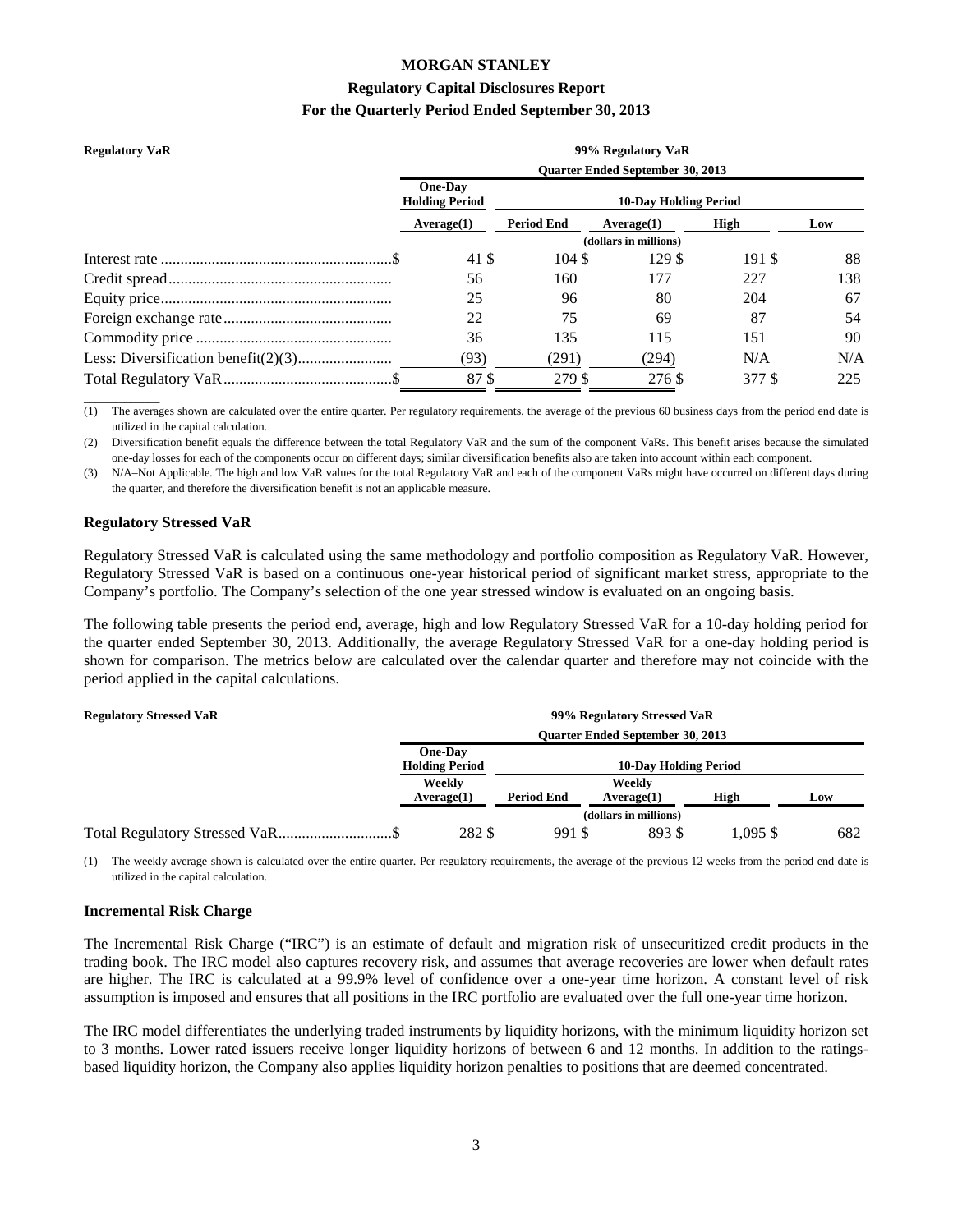### **Regulatory Capital Disclosures Report For the Quarterly Period Ended September 30, 2013**

The following table presents the period end, average, high and low IRC for the quarter ended September 30, 2013. The metrics below are calculated over the calendar quarter and therefore may not coincide with the period applied in the capital calculations.

#### **Incremental Risk Charge**

|                   | <b>Ouarter Ended September 30, 2013</b> |         |     |
|-------------------|-----------------------------------------|---------|-----|
| Weekly            |                                         |         |     |
| <b>Period End</b> | Average(1)                              | High    | Low |
|                   | (dollars in millions)                   |         |     |
| 795 \$            | $.262$ \$                               | .524 \$ | 795 |
|                   |                                         |         |     |

(1) The weekly average shown is calculated over the entire quarter. Per regulatory requirements, the average of the previous 12 weeks from the period end date is utilized in the capital calculation.

#### **Comprehensive Risk Measure**

The Comprehensive Risk Measure ("CRM") is an estimate of risk in the correlation trading portfolio, taking into account credit spread, correlation, basis, recovery and default risks. The CRM is calculated to a 99.9% level of confidence over a oneyear time horizon, applying the constant level of risk assumption.

All positions in the CRM portfolio are given a liquidity horizon of 6 months.

Positions eligible for CRM are also subject to an 8% capital surcharge, which is referred to as the "Correlation Surcharge" in the Components of Market Risk Capital Charge and RWAs table in Part II, Section 2.1.

The following table presents the period end, average, high and low CRM for the quarter ended September 30, 2013. The metrics below are calculated over the calendar quarter and therefore may not coincide with the period applied in the capital calculations.

#### **Comprehensive Risk Measure**

|                   | Quarter Ended September 30, 2013 |       |     |
|-------------------|----------------------------------|-------|-----|
|                   | Weekly                           |       |     |
| <b>Period End</b> | Average(1)                       | High  | Low |
|                   | (dollars in millions)            |       |     |
| 313 S             | 324 S                            | 382 S |     |
|                   |                                  |       |     |

(1) The weekly average is calculated over the entire quarter. Per regulatory requirements, the average of the previous 12 weeks from the period end date is utilized in the capital calculation.

#### **2.3 Model Limitations**

The Company uses VaR and Stressed VaR as components in a range of risk management tools. Among their benefits, VaR models permit estimation of a portfolio's aggregate market risk exposure, incorporating a range of varied market risks and portfolio assets. However, VaR has various limitations, which include, but are not limited to: use of historical changes in market risk factors, which may not be accurate predictors of future market conditions, and may not fully incorporate the risk of extreme market events that are outsized relative to observed historical market behavior or reflect the historical distribution of results beyond the 99% confidence interval; and reporting of losses over a defined time horizon, which does not reflect the risk of positions that cannot be liquidated or hedged over that defined horizon.

The Company also uses IRC and CRM models to measure default and migration risk of credit spread and correlation products in the trading book. Among their benefits, these models permit estimation of a portfolio's aggregate exposure to default and migration risk, incorporating a range of market risk factors in a period of financial stress. However, the IRC and CRM models have various limitations, which include, but are not limited to: use of historical default rates, credit spread movements, correlation, and recovery rates, which may not be accurate predictors of future credit environments, and may not fully incorporate the risk of extreme credit events that are outsized relative to observed historical behavior or reflect the historical distribution of results beyond the 99.9% confidence interval.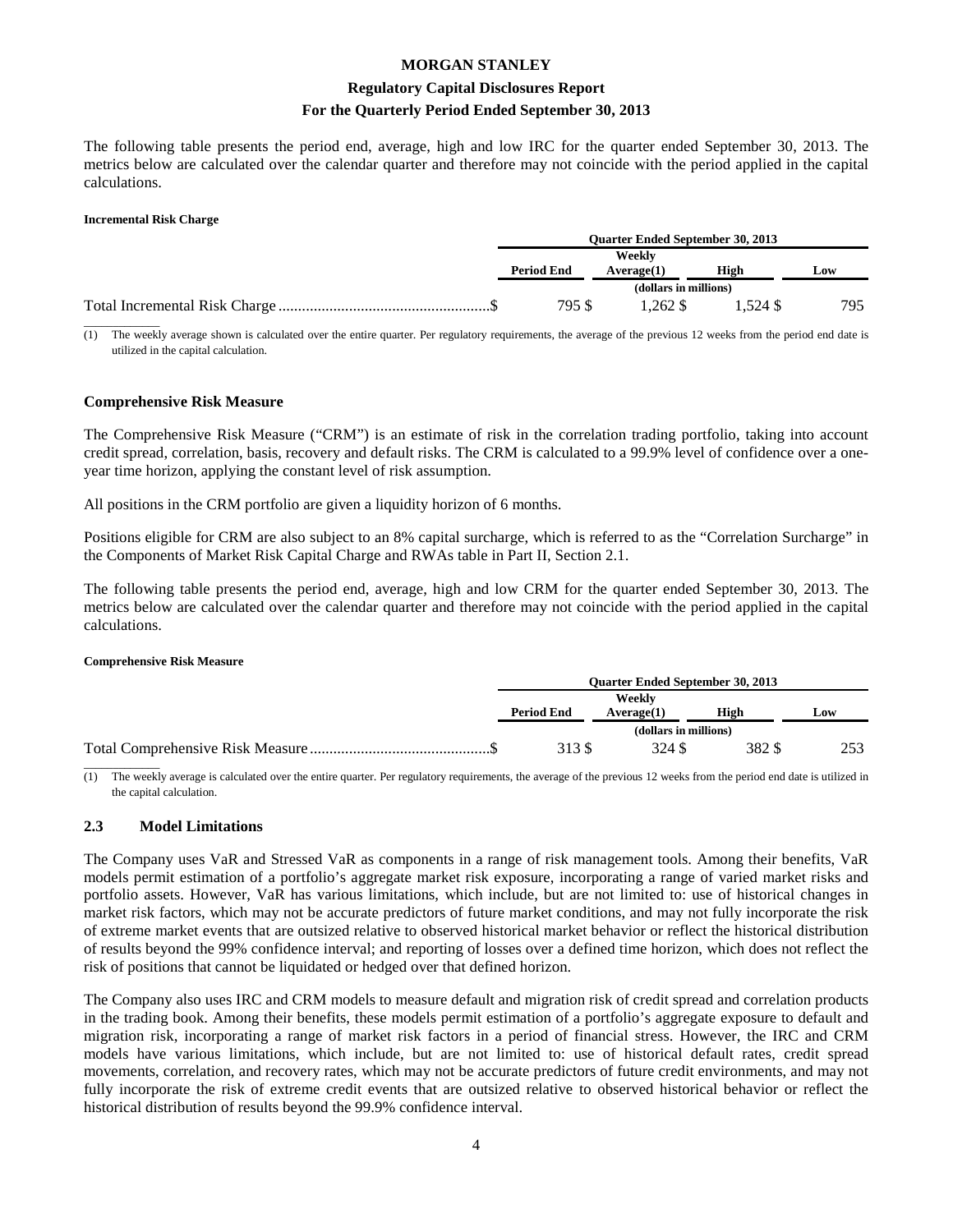#### **Regulatory Capital Disclosures Report For the Quarterly Period Ended September 30, 2013**

Regulatory VaR, Regulatory Stressed VaR, IRC and CRM numbers are not readily comparable across firms because of differences in the firms' portfolios, modeling assumptions and methodologies. In IRC and CRM, those differences may be particularly pronounced because of the long risk horizon measured by those models as well as the difficulty in performing backtesting. These differences can result in materially different numbers across firms for similar portfolios. As a result, the model-based numbers tend to be more useful when interpreted as indicators of trends in a firm's risk profile rather than as an absolute measure of risk to be compared across firms.

#### **2.4 Regulatory Approval of the Company's Models**

The Company's Regulatory VaR model, Regulatory Stressed VaR model, IRC model and CRM model have all been approved for use by the Company's regulators.

#### **2.5 Regulatory VaR Validation**

The Company validates its VaR model on an ongoing basis. One method of evaluating the reasonableness of the Company's VaR model as a measure of the Company's potential volatility of net revenue is to compare the VaR with the hypothetical buy-and-hold trading revenue. Assuming no intra-day trading, for a 99%/one-day VaR, the expected number of times that trading losses should exceed VaR during the year is two to three times, and, in general, if trading losses were to exceed VaR more than ten times in a year, the adequacy of the VaR model could be questioned. For days where losses exceed the VaR statistic, the Company examines the drivers of trading losses to evaluate the VaR model's accuracy relative to realized trading results.

The Company regularly conducts a comparison of its VaR-based estimates with buy-and-hold gains or losses experienced ("backtesting"). The buy-and-hold gains or loss is defined in the Basel 2.5 market risk capital framework amendment as profits or losses on covered positions, as defined in Part II, Section 2.6 below, excluding fees, commissions, reserves, net interest income, and intraday trading. The buy-and-hold gains or losses utilized for Regulatory backtesting differs from the daily net trading revenue as disclosed in the Form 10-Q. The Company had no backtesting exceptions during the quarter ended September 30, 2013.

#### **2.6 Covered Positions**

#### **Composition of Trading Book**

During the quarter ended September 30, 2013, the Company had exposures to a wide range of interest rates, credit spread, equity prices, foreign exchange rates and commodity prices—and the associated implied volatilities and spreads—related to the global markets in which it conducts its trading activities. For more information about such exposures, see "Quantitative and Qualitative Disclosures about Market Risk—Risk Management—Market Risk—Sales and Trading and Related Activities" in Part II, Item 7A of the Form 10-K.

Covered positions include trading assets or liabilities held by the Company for the purpose of short-term resale or with the intent of benefiting from actual or expected price movements related to its market-making activities. In addition to positions deemed a trading asset or liability, the foreign exchange and commodity exposure of certain banking book assets are also considered covered positions under the Federal Reserve's Basel 2.5 market risk capital framework amendment.

The Company manages its covered positions by employing a variety of risk mitigation strategies. These strategies include diversification of risk exposures and hedging. Hedging activities consist of the purchase or sale of positions in related securities and financial instruments, including a variety of derivative products (*e.g.*, futures, forwards, swaps and options). Hedging activities may not always provide effective mitigation against trading losses due to differences in the terms, specific characteristics or other basis risks that may exist between the hedge instrument and the risk exposure that is being hedged. The Company manages the market risk associated with its trading activities on a Company-wide basis, on a worldwide trading division level and on an individual product basis. The Company manages and monitors its market risk exposures in such a way as to maintain a portfolio that the Company believes is well-diversified in the aggregate with respect to market risk factors and that reflects the Company's aggregate risk tolerance as established by the Company's senior management.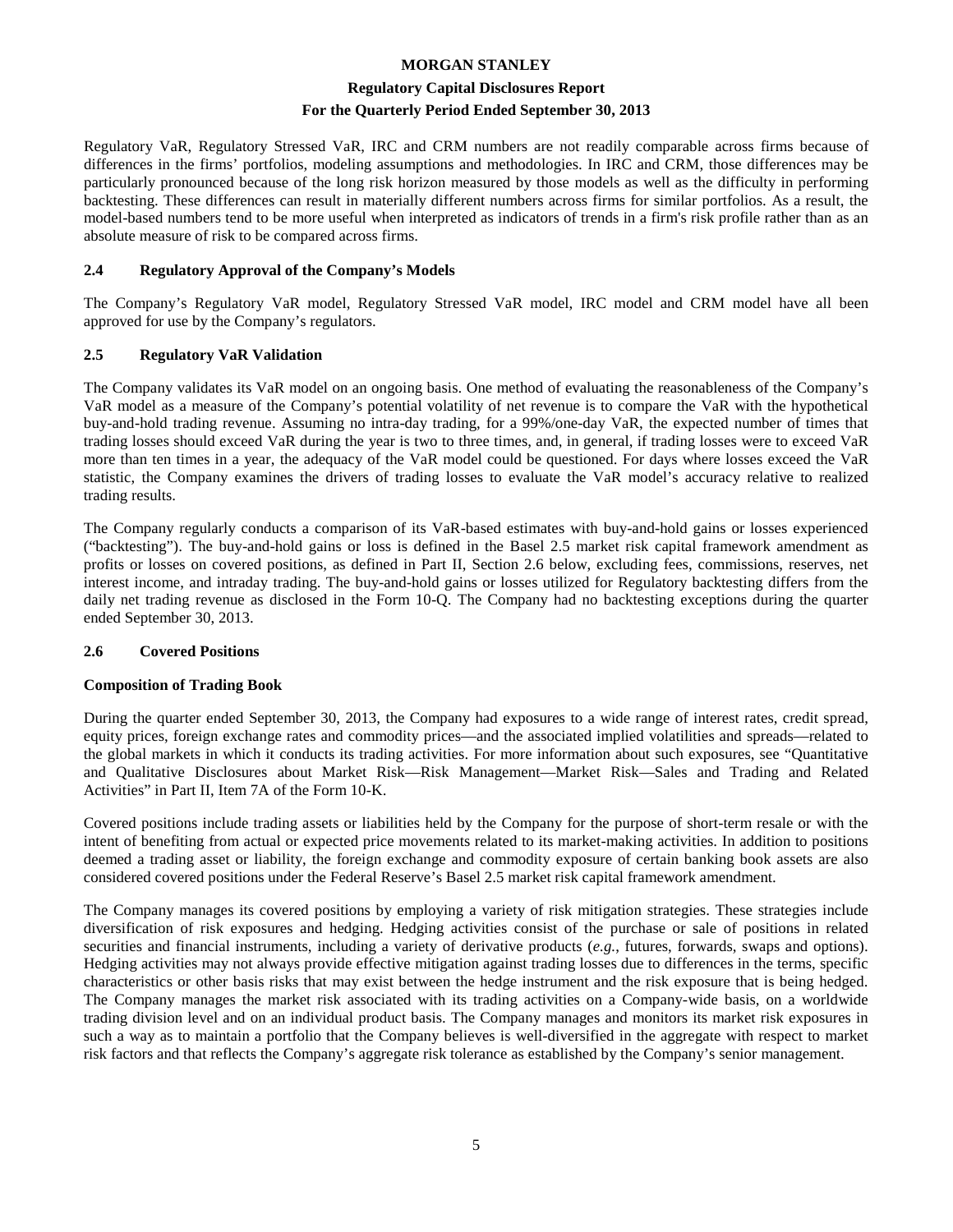## **Regulatory Capital Disclosures Report**

## **For the Quarterly Period Ended September 30, 2013**

#### **Valuation Policies, Procedures, and Methodologies for Covered Positions**

For more information on the Company's valuation policies, procedures, and methodologies for covered positions (trading assets and trading liabilities), see Notes 2 (Significant Accounting Policies) and 4 (Fair Value Disclosures) to the consolidated financial statements in the Form 10-K and Note 4 (Fair Value Disclosures) to the condensed consolidated financial statements in the Form 10-Q.

#### **2.7 Stress Testing of Covered Positions**

The Company stress tests the market risk of its covered positions at a frequency appropriate to each portfolio and in no case less frequently than quarterly. The stress tests take into account concentration risk, illiquidity under stressed market conditions and other risks arising from the Company's trading activities.

#### **3 Correlation Trading Positions and Securitization Exposures in the Trading Book**

A correlation trading position is a securitization position for which all or substantially all of the value of the underlying exposure is based on the credit quality of a single company for which a two-way market exists, or on commonly traded indices based on such exposures for which a two-way market exists on the indices. Hedges of correlation trading positions are also considered correlation trading positions. At September 30, 2013, the Company's aggregate CRM eligible correlation trading positions had a Net Market Value<sup>[1](#page-7-0)</sup> of \$2,370 million, which is comprised of net long market values of \$1,220 million and net short market values of \$1,150 million. The net long and net short market values are inclusive of netting permitted under the Basel 2.5 market risk capital framework amendment.

The Company also engages in securitization activities related to commercial and residential mortgage loans, corporate bonds and loans, municipal bonds and other types of financial instruments. The following table presents the Net Market Value of the Company's aggregate on-balance sheet and off-balance sheet securitization positions by exposure type, inclusive of hedges, in the trading book:

|                  | At September 30, 2013      |
|------------------|----------------------------|
| <b>Exposures</b> | <b>Net Market Value(1)</b> |
|                  | (dollars in millions)      |
|                  | 3.511                      |
|                  | 2,026                      |
|                  | 608                        |
|                  | 1,284                      |
|                  | 7.429                      |
|                  |                            |

(1) Net Market Value represents the fair value for cash instruments and the replacement value for derivative instruments.

(2) Includes correlation trading positions that are not CRM eligible.

For general information on the Company's securitization activities, see "Securitization Activities" in Note 7 (Variable Interest Entities and Securitization Activities) to the consolidated financial statements in the Form 10-K.

<span id="page-7-0"></span>Net Market Value represents the fair value for cash instruments and the replacement value for derivative instruments.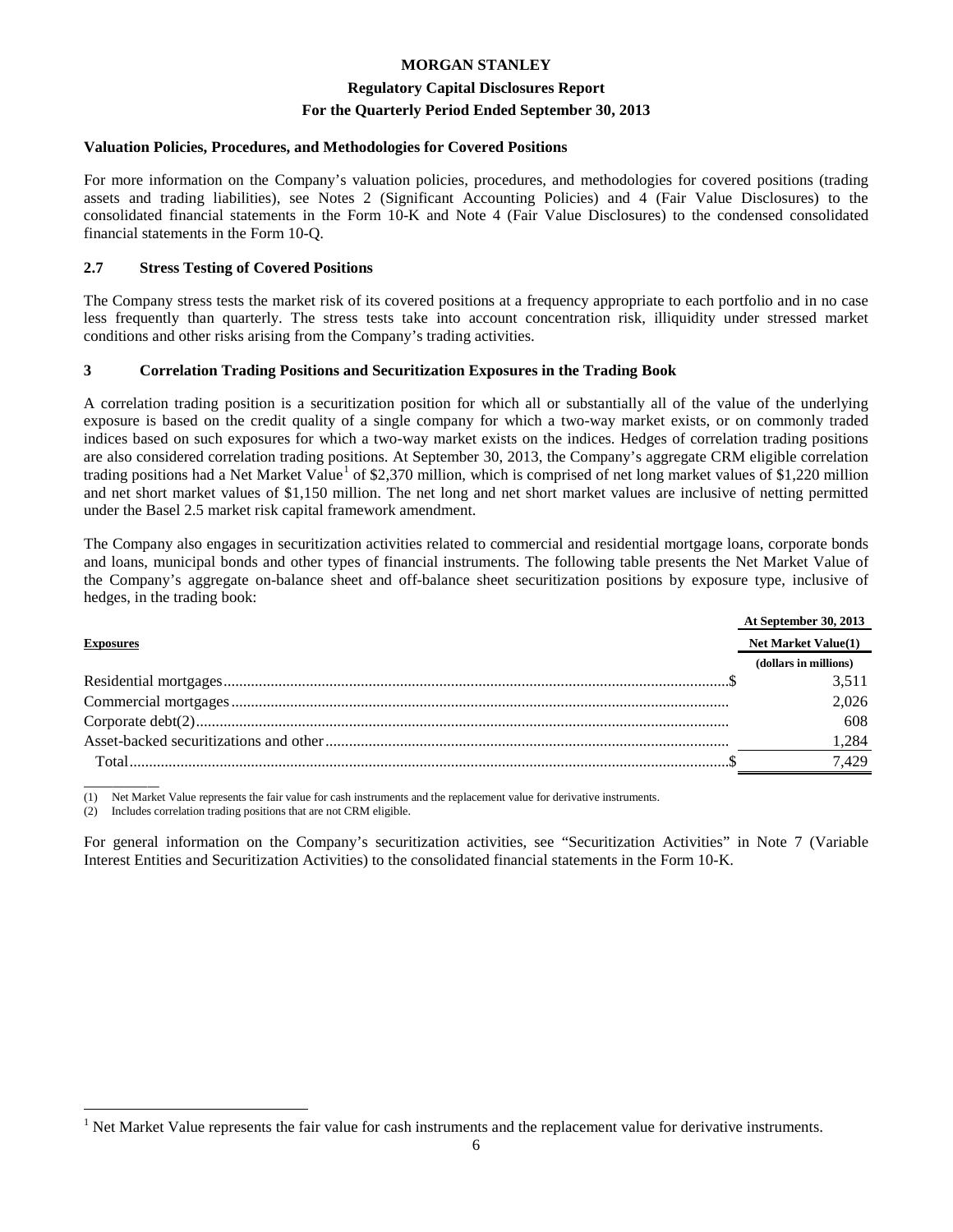#### **Regulatory Capital Disclosures Report For the Quarterly Period Ended September 30, 2013**

## **Part III—Other Regulatory Capital Disclosures**

#### **1 Capital Structure**

The Company calculates its capital ratios and RWAs in accordance with the capital adequacy standards for financial holding companies adopted by the Federal Reserve. These standards are based upon a framework described in the "International Convergence of Capital Measurement and Capital Standards," July 1988, as amended, also referred to as Basel I. The Company's risk-based capital and RWAs contained in this report for the quarter ended September 30, 2013 reflect the Basel 2.5 market risk capital framework amendment.

The following table reconciles the Company's total shareholders' equity to Tier 1 common capital, Tier 1 capital, Tier 2 capital and Total allowable capital as defined by the current regulations issued by the Federal Reserve and presents the Company's consolidated capital ratios at September 30, 2013.

|                             | At<br>September 30, 2013 |
|-----------------------------|--------------------------|
|                             | (dollars in millions)    |
| Allowable capital           |                          |
|                             | 62,758                   |
|                             | (6,591)                  |
|                             | (3,507)                  |
|                             | (3,592)                  |
|                             | 1,034                    |
|                             | (1,406)                  |
|                             | 48,696                   |
|                             | 2,370                    |
|                             | 7,837                    |
|                             | 58,903                   |
|                             | 3,722                    |
|                             | 289                      |
|                             | (859)                    |
|                             | 3,152                    |
|                             | 62,055                   |
| <b>Risk-weighted assets</b> |                          |
|                             | 135,629                  |
|                             | 250,035                  |
|                             | 385.664                  |
| <b>Capital ratios</b>       |                          |
|                             | 16.1%                    |
|                             | 12.6%                    |
|                             | 15.3%                    |
|                             | 7.3%                     |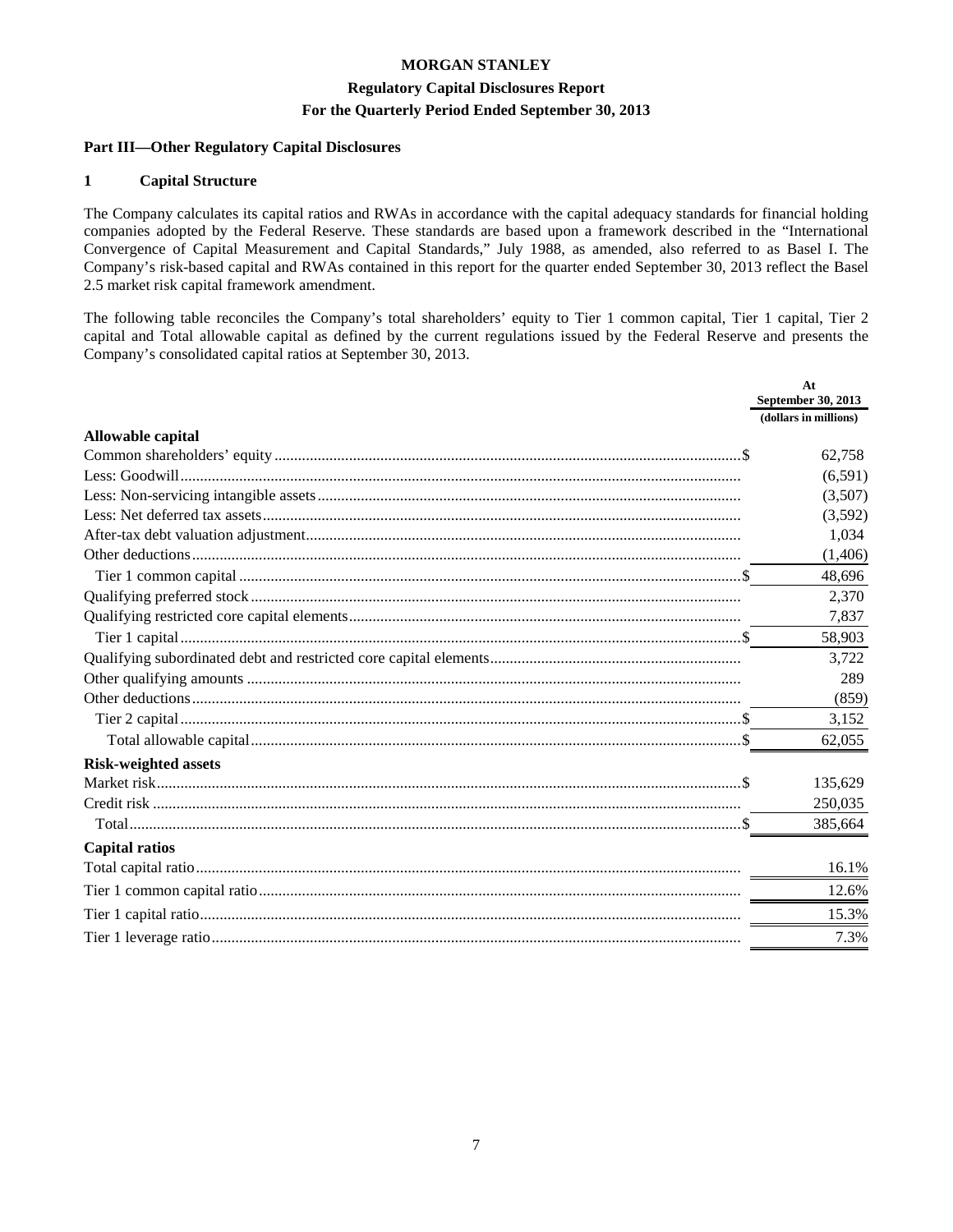### **Regulatory Capital Disclosures Report For the Quarterly Period Ended September 30, 2013**

The following table presents the changes in Tier 1 common capital, Tier 1 capital and Tier 2 capital calculated under Basel I, inclusive of the Basel 2.5 market risk capital framework amendment, for the quarter ended September 30, 2013.

|                       | <b>Ouarter Ended</b>  |
|-----------------------|-----------------------|
|                       | September 30, 2013    |
|                       | (dollars in millions) |
| Tier 1 common capital |                       |
|                       | 47,603                |
|                       | 302                   |
|                       | 906                   |
|                       | (124)                 |
|                       | 155                   |
|                       | (154)                 |
|                       | 1,085                 |
|                       | 9                     |
|                       | 87                    |
|                       | (46)                  |
|                       | 121                   |
|                       | (163)                 |
|                       | 48,696                |
| Tier 1 capital        |                       |
|                       | 56,780                |
|                       | 1,093                 |
|                       | 862                   |
|                       | 168                   |
|                       | 58,903                |
| <b>Tier 2 capital</b> |                       |
|                       | 3,207                 |
|                       | (8)                   |
|                       | 54                    |
|                       | (101)                 |
|                       | 3,152                 |
|                       | 62,055                |

For further information about the Company's regulatory capital requirements, see "Liquidity and Capital Resources— Regulatory Requirements—Capital" in Part I, Item 2 of the Form 10-Q.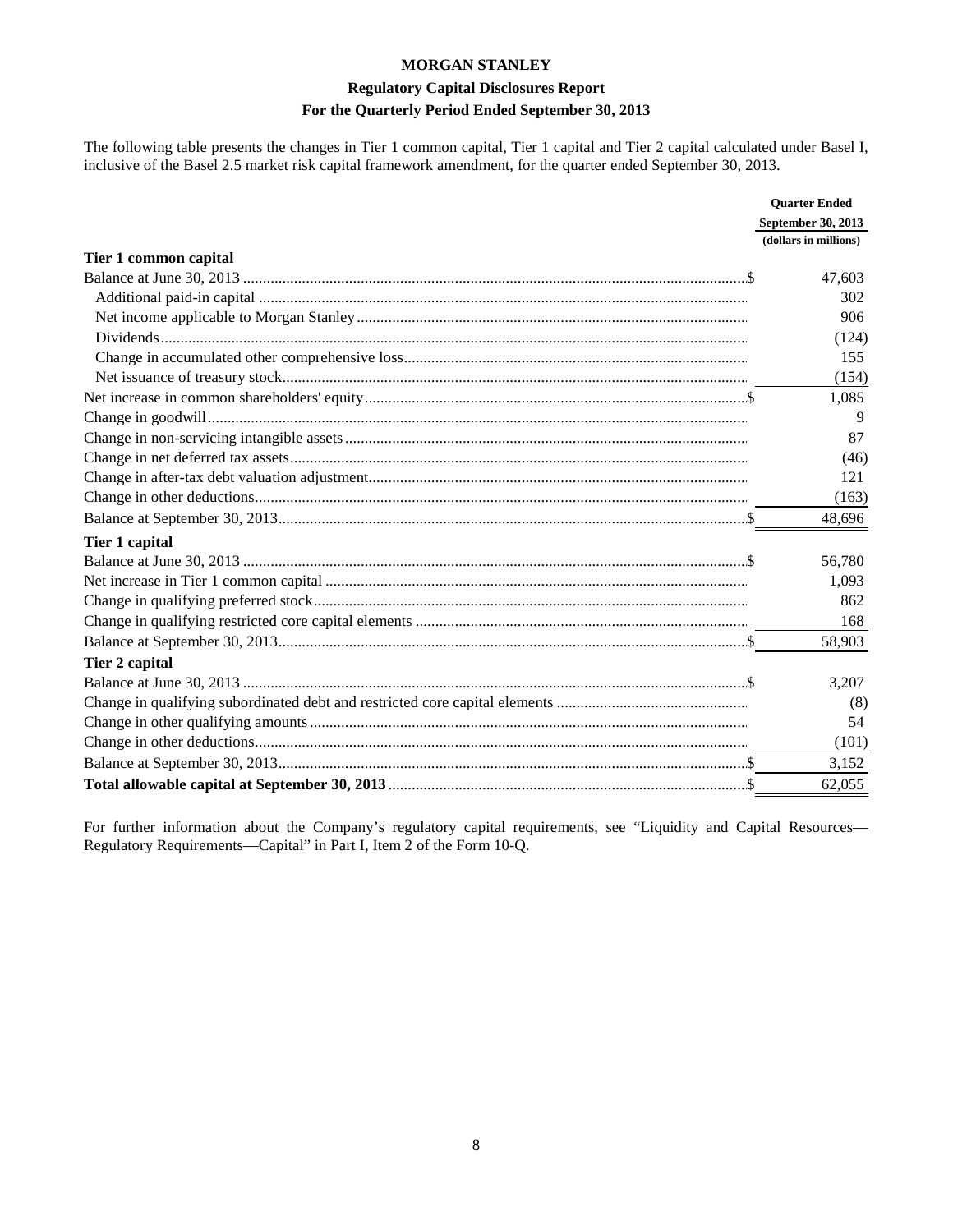#### **Regulatory Capital Disclosures Report**

#### **For the Quarterly Period Ended September 30, 2013**

#### **2 Index of Risk and Capital Disclosures**

The Company's market risk capital disclosures contained in this report are required by Section 12 of *Risk-based Capital Guidelines: Market Risk*, published in the Federal Register (Vol. 77, No. 169) on August 30, 2012. The Company's market risk disclosures required by the SEC in the Form 10-K and the Form 10-Q can be found at [http://www.morganstanley.com/about/ir/sec\\_filings.html.](http://www.morganstanley.com/about/ir/sec_filings.html) 

Measures of exposures and other metrics disclosed in the Company's Regulatory Capital Disclosures Reports conform to the definitions set out in the Basel 2.5 market risk capital framework amendment. Some measures of exposures may not be consistent with the U.S. GAAP, and may not be comparable with measures reported in the Form 10-K or the Form 10-Q. The Company's Regulatory Capital Disclosures Reports are not required to be, and have not been, audited by the Company's independent registered public accounting firm.

The following table presents an index of the Company's risk and capital disclosures in the 2012 Annual Report on Form 10- K, the Form 10-Q and Regulatory Capital Disclosures Report for the quarterly period ended September 30, 2013.

|                                                                                              | 2012<br><b>Annual</b><br>Report<br>on Form 10-K | For the quarterly period ended<br>September 30, 2013 |                                                                     |
|----------------------------------------------------------------------------------------------|-------------------------------------------------|------------------------------------------------------|---------------------------------------------------------------------|
|                                                                                              |                                                 | <b>Ouarterly</b><br>Report<br>on Form 10-Q           | <b>Regulatory</b><br>Capital<br><b>Disclosures</b><br><b>Report</b> |
|                                                                                              |                                                 | (Disclosure starts on page number)                   |                                                                     |
| <b>Risk Factors</b>                                                                          | 20                                              |                                                      |                                                                     |
|                                                                                              | 21                                              |                                                      |                                                                     |
|                                                                                              | 24                                              |                                                      |                                                                     |
|                                                                                              | 24                                              |                                                      |                                                                     |
|                                                                                              | 25                                              |                                                      |                                                                     |
|                                                                                              | 28                                              |                                                      |                                                                     |
|                                                                                              | 29                                              |                                                      |                                                                     |
|                                                                                              | 29                                              |                                                      |                                                                     |
|                                                                                              | 30                                              |                                                      |                                                                     |
| <b>Management's Discussion and Analysis of Financial Condition and Results of Operations</b> |                                                 |                                                      |                                                                     |
| <b>Other Matters</b>                                                                         |                                                 |                                                      |                                                                     |
|                                                                                              | 86                                              | 127                                                  |                                                                     |
| <b>Liquidity and Capital Resources</b>                                                       |                                                 |                                                      |                                                                     |
|                                                                                              | 91                                              | 133                                                  |                                                                     |
|                                                                                              | 94                                              | 135                                                  |                                                                     |
|                                                                                              | 97                                              | 137                                                  |                                                                     |
|                                                                                              | 99                                              | 140                                                  |                                                                     |
|                                                                                              | 100                                             | 141                                                  |                                                                     |
|                                                                                              | 101                                             | 142                                                  |                                                                     |
|                                                                                              | 101                                             | 142                                                  |                                                                     |
|                                                                                              | 107                                             | 148                                                  |                                                                     |
|                                                                                              | 108                                             | 148                                                  |                                                                     |
|                                                                                              | 110                                             | 149                                                  |                                                                     |
| <b>Ouantitative and Oualitative Disclosures about Market Risk</b>                            |                                                 |                                                      |                                                                     |
|                                                                                              | 111                                             |                                                      |                                                                     |
|                                                                                              | 111                                             |                                                      |                                                                     |
|                                                                                              | 111                                             |                                                      |                                                                     |
|                                                                                              | 113                                             |                                                      |                                                                     |
|                                                                                              | 113                                             |                                                      |                                                                     |
|                                                                                              | 113                                             | 150                                                  | 1                                                                   |
|                                                                                              | 114                                             |                                                      |                                                                     |
|                                                                                              | 122                                             | 156                                                  |                                                                     |
|                                                                                              |                                                 |                                                      | $\overline{c}$                                                      |
|                                                                                              |                                                 |                                                      | $\mathfrak{D}$                                                      |
|                                                                                              |                                                 |                                                      | $\overline{4}$                                                      |
|                                                                                              |                                                 |                                                      | 5                                                                   |
|                                                                                              |                                                 |                                                      | 5                                                                   |
|                                                                                              |                                                 |                                                      | 5                                                                   |
|                                                                                              |                                                 |                                                      | 6                                                                   |
| Correlation Trading Positions and Securitization Exposures in the Trading Book               |                                                 |                                                      | 6                                                                   |